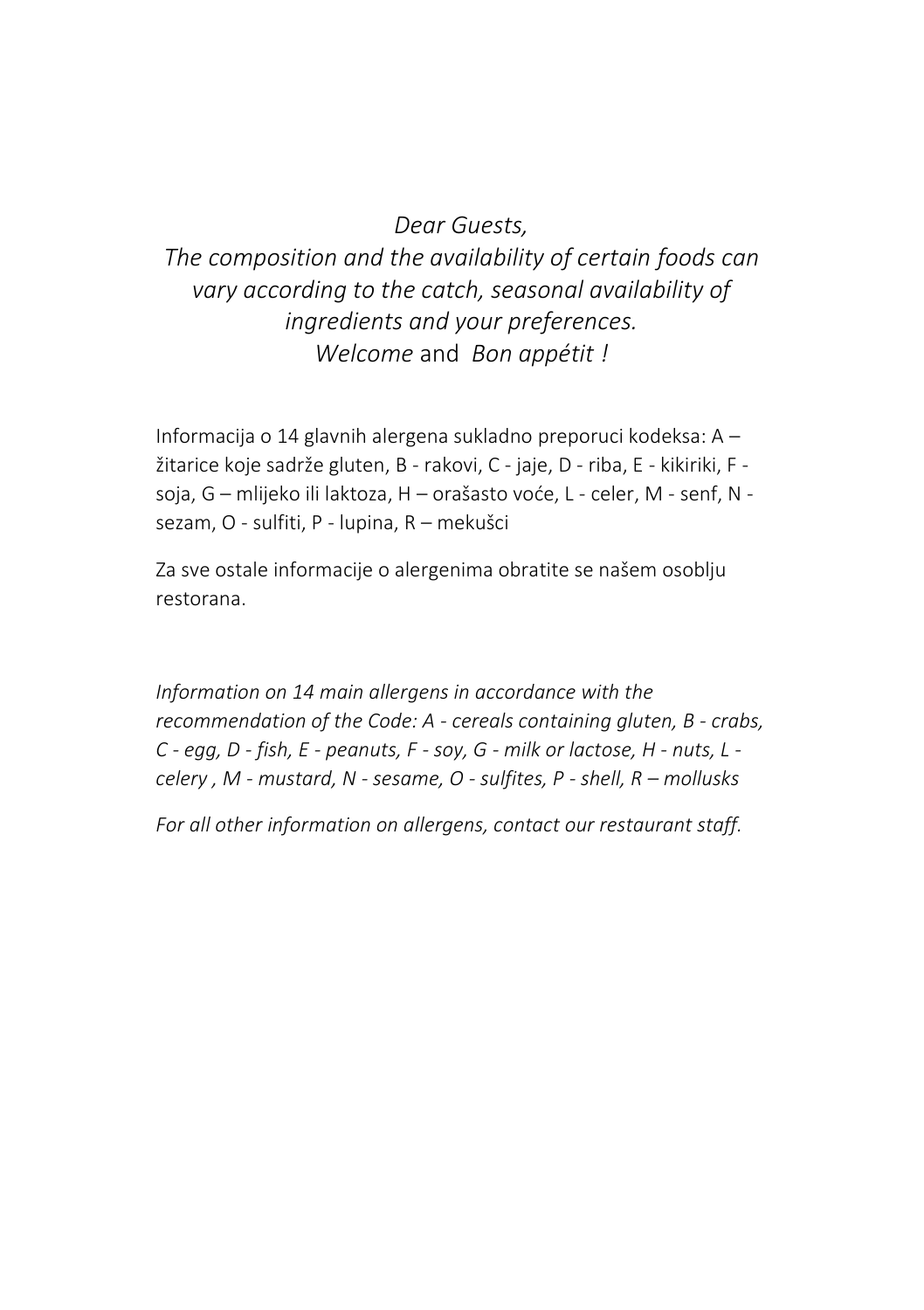# Mali zalogaj...*/ Small bites...*

| Falafel od leće sa kravljom skutom<br>Lentil falafel with cow's curd<br>O                                                                                                                         | 40kn |
|---------------------------------------------------------------------------------------------------------------------------------------------------------------------------------------------------|------|
| 15h Pommes anna all" a carbonara<br>-Pecorino Romano, giuanciale<br>O, C, G                                                                                                                       | 50kn |
| Za početak/ For starter                                                                                                                                                                           |      |
| Juha od rajčice sa pečenom foccaciom<br>Tomato soup with roasted foccacia<br>0,A                                                                                                                  | 40kn |
| Juha mlade mrkve i komorača, emulzija<br>ružmarina i peršina<br>Young carrot and fennel soup, emulsion of<br>rosemary and parsley<br>o                                                            | 40kn |
| Umami cikla (beetroot-brunoise cikle, jabuka,<br>krastavac, pršut od tune, menta, rotkvica, lješnjaci)<br>Beetroot brunoise, apple, cucumber, tuna prosciutto,<br>mint, pickled radish, hazelnuts | 60kn |

O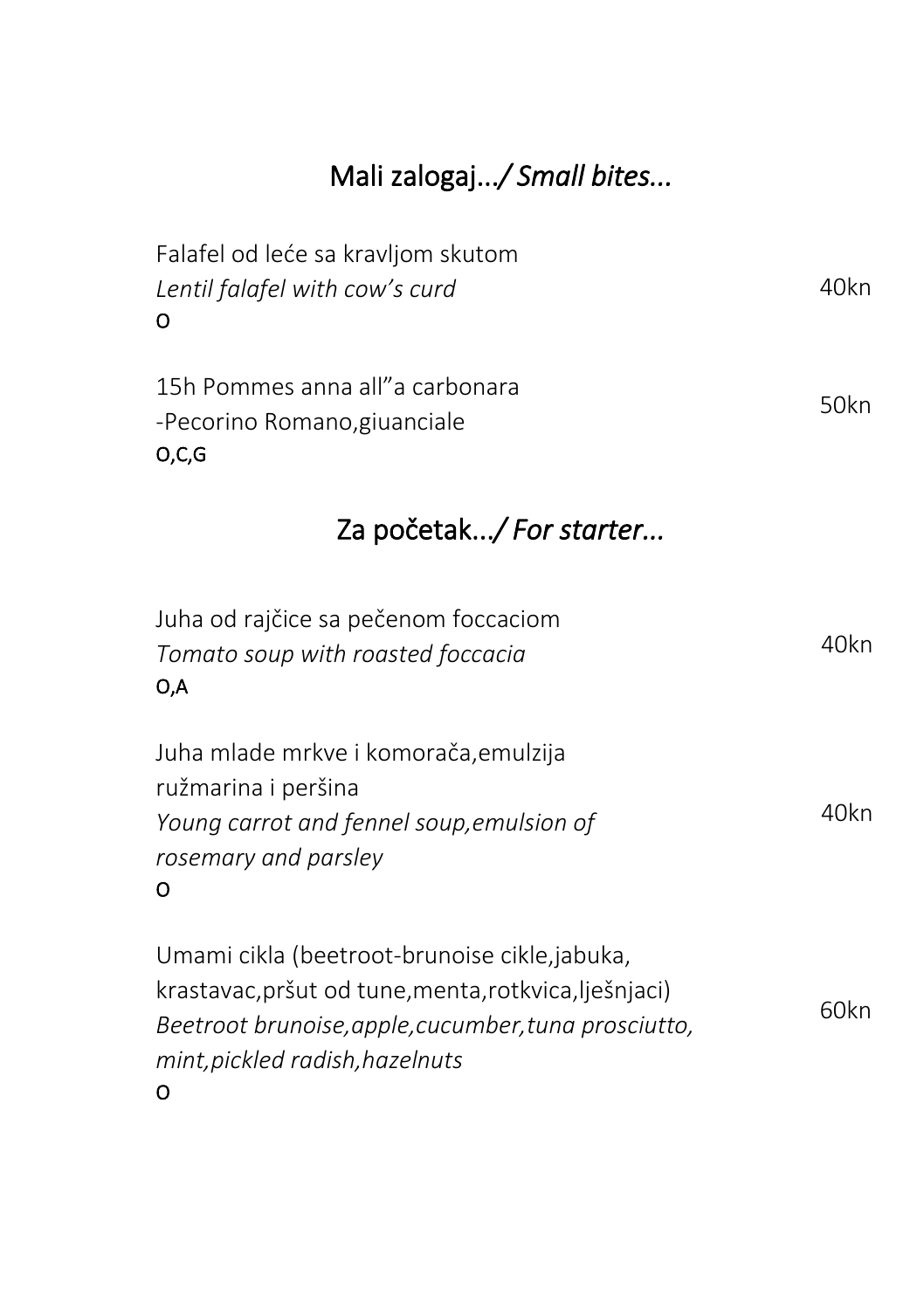| Pokušaj beef tartara (čips od kore krumpira,           |       |
|--------------------------------------------------------|-------|
| majoneza vlasca, ukiseljeni luk, dehidrirani žumanjak) | 95 kn |
| Trying beff tartar (Potato peel chips, chive           |       |
| mayonnaise, pickled onions, salt cured egg)            |       |
| 0,M                                                    |       |

## Tjestenina & riža...*/Pasta & rice...*

Paccheri di Gragnano sa jadranskim kozicama, bisque,divlje šparoge,jabuke,crumble od maslina *Paccheri di Gragnano with adriatic shrimps,bisque,wild asparagus,apple,olive crumble* B,O,G, A 120 kn

Carnaroli rižoto muškatne tikve,ukiseljena tikva, prašina zvjezdastog anisa *Carnaroli risotto with butternut squash, pickled butternut,star anis dust* G,O 110 kn

Biftek i gljive sa istarskim pljukancima (bukovače, vrganji, portabella) *Istrian pljukanci with beefsteak and mushrooms (oyster mushroom,boletus,portabella mushroom)* O, A 115 kn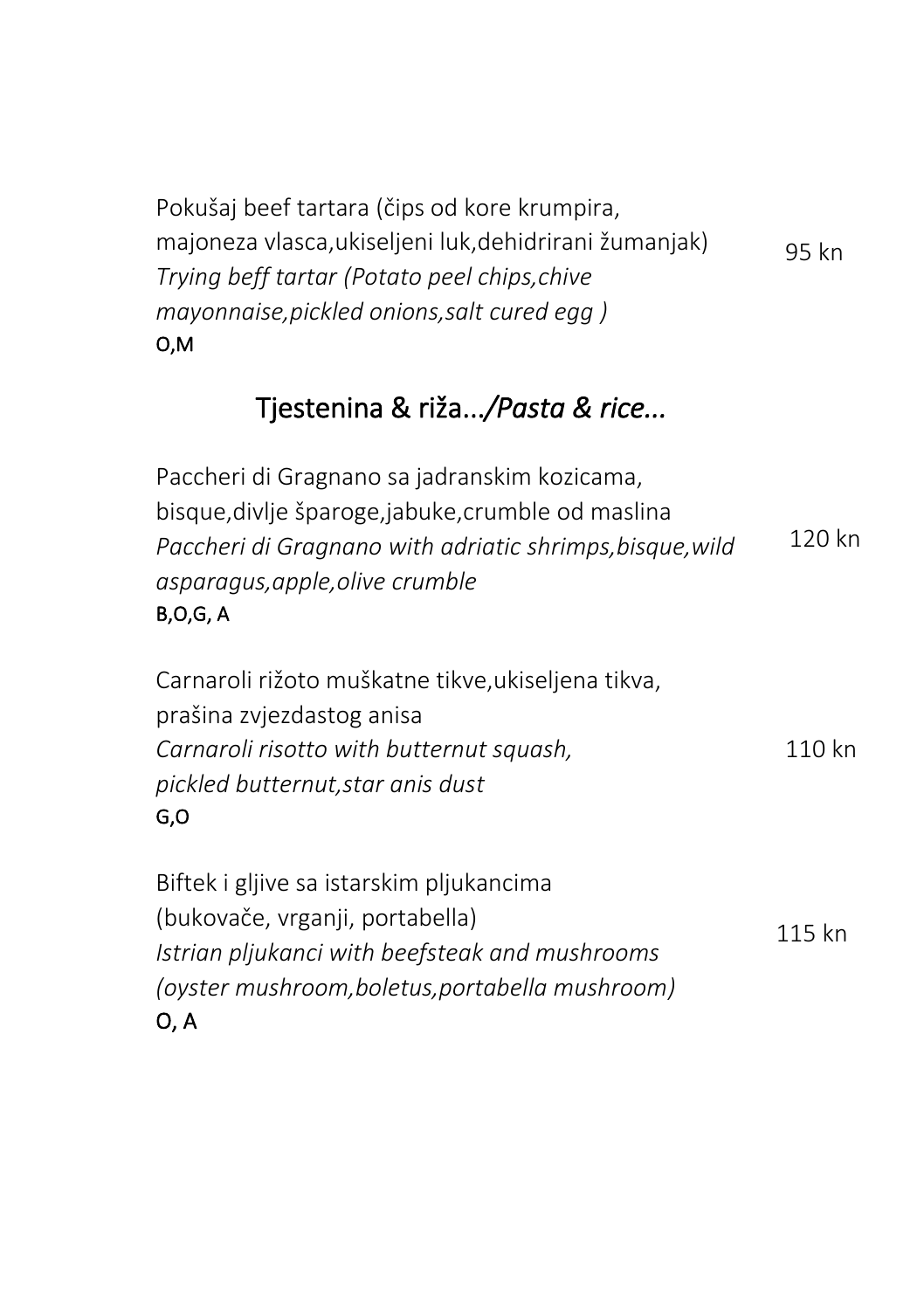# Glavna jela...*/ Main courses...*

Cannellon mrkve punjen kremom od poriluka, bukovače,pečeni poriluk,umami vege demi-glace *Carrot cannellon filed with creamy green leeks,oyster mushroom,roasted leeks,umami vege demi-glace* O 130 kn

### Iz mora… / From the sea…

| Lignja, mousse od tune, poriluk, kremasti celer,                             |          |
|------------------------------------------------------------------------------|----------|
| ketchup od cikle                                                             | 150 kn   |
| Squid, tuna mousse, green leeks, creamy celery,<br>beetroot ketchup<br>R,O,L |          |
| Tuna, krema finokia, glazirana cikla, povrtni jus,<br>pesto badema i peršina | $1CD$ kn |

*Tuna, fennel cream,glazed beetroot,vegetable jus, pesto of almonds and parsley* C,O,H 160 kn

#### Brancin,ragu graška,tikvica,buerre blanc,prah crnih maslina Sea bass,green peas stew,zucchini,buerre blanc,black olive powder D,O,G 170 kn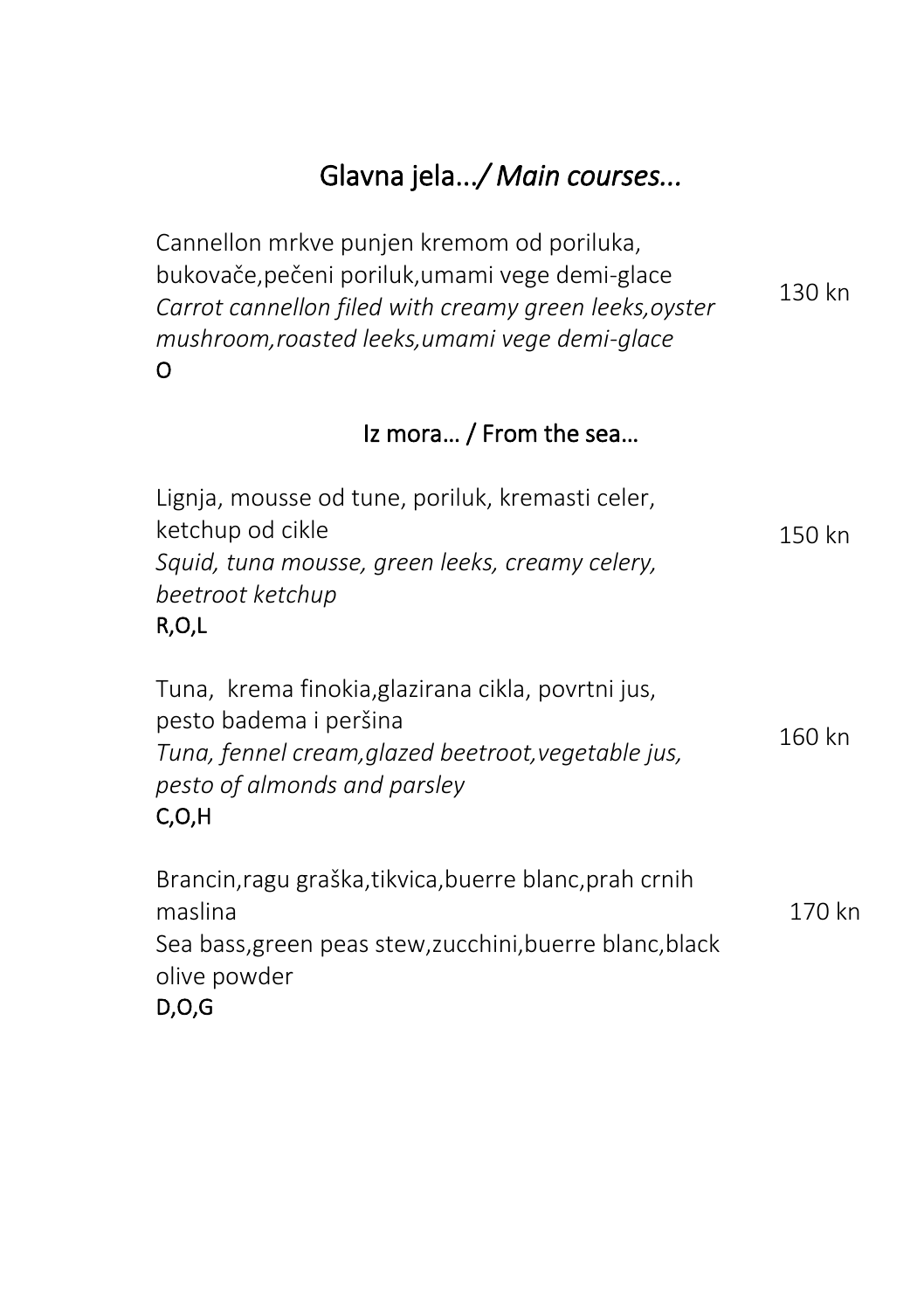### Sa farme… / From the farm…

10h Svinja,ukiseljena gorušica,terina buče,jus,krema buče,majoneza od aromatizirane svinjske masti i Granny Smith jabuka *10h Pork belly, pickeld mustard seeds,butternut terrine, jus,butternut cream,flavored lard mayonnaise and Granny Smith apple* C,O,G 140 kn

Beef Tenderloin steak, sporo pečeni poriluk,romesco, hrskava mrkva,espagnol,tart patata *Beef tenderloin steak,slow roasted leeks,romesco sauce,chrunchy carrots,espagnole sauce,potato tart* H,O,G,L 200 kn

Hamburger (junetina,karamelizirani luk,hrskava panceta,gorgonzola,zelena salata,rajčice,krastavac) Burger (beef,caramelized onion,chrunchy bacon,gorgonzola cheese,green salad,tomato,cucumber) O 110 kn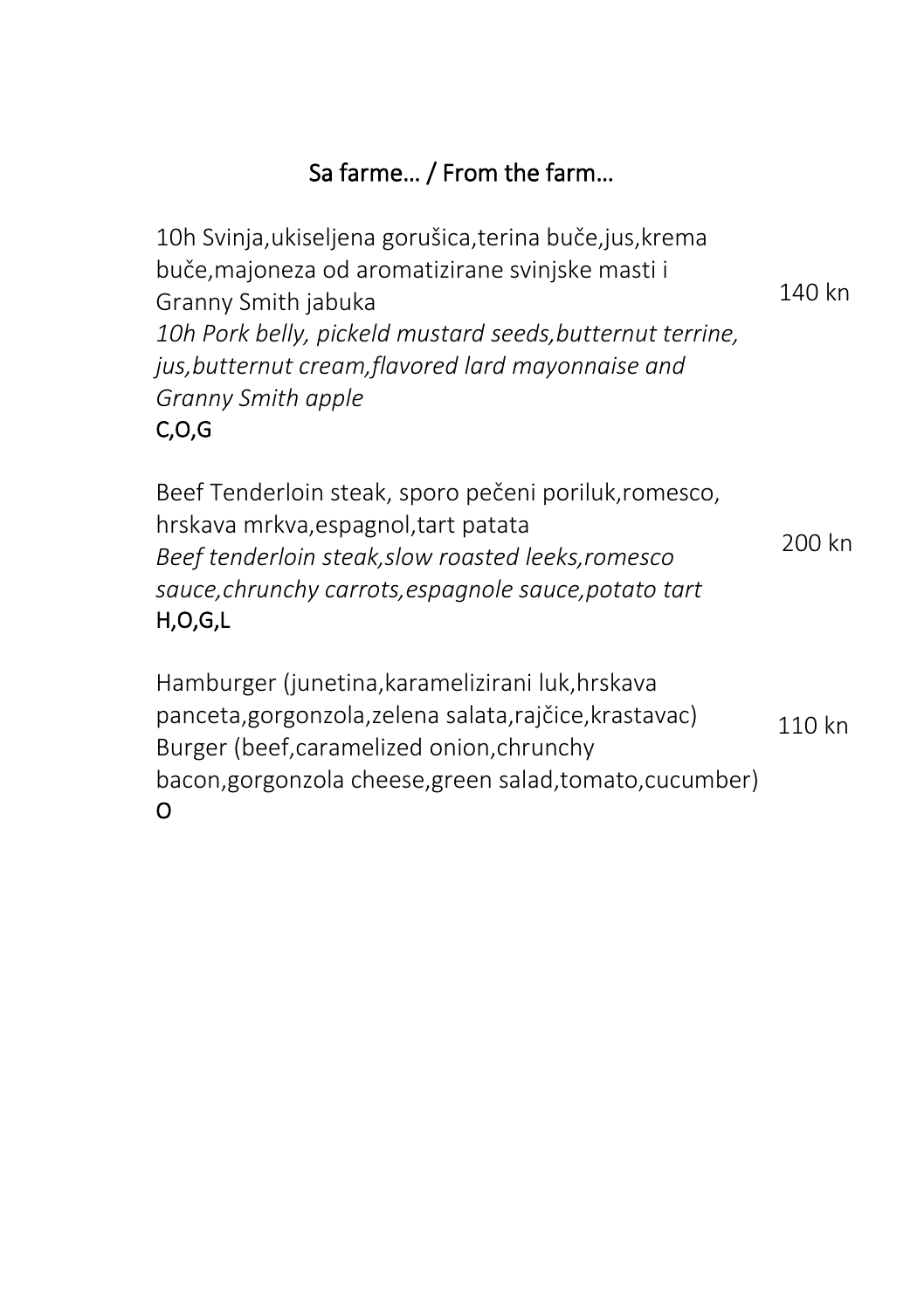### Povrtna čarolija… / Vegetable magic…

Tikvice, bademi,kravlja skuta,dehidrirane cherry rajčice, ulje zelenog bilja Zucchini, almonds,cow's curd,dehydrated cherry tomato, green herb oil H,O,G 65 kn

Finokio, jadranske kozice flambirane u Martini Biancu, pirjani kukumar, ulje ružmarina, lješnjaci *Fennel, adriatic shrimps flambed in Martini Bianco, braised cucumber,green oil of rosemary,hazelnuts* H,B,O 85 kn

Cezar salata romana,cezar dresing,piletina,listići Grana Padana,beskot s dimljenom crvenom paprikom *Ceasar romain salad,ceasar dressing,chicken,Grana Padano leaves,croutons with smoked paprika* C,O,G 75 kn